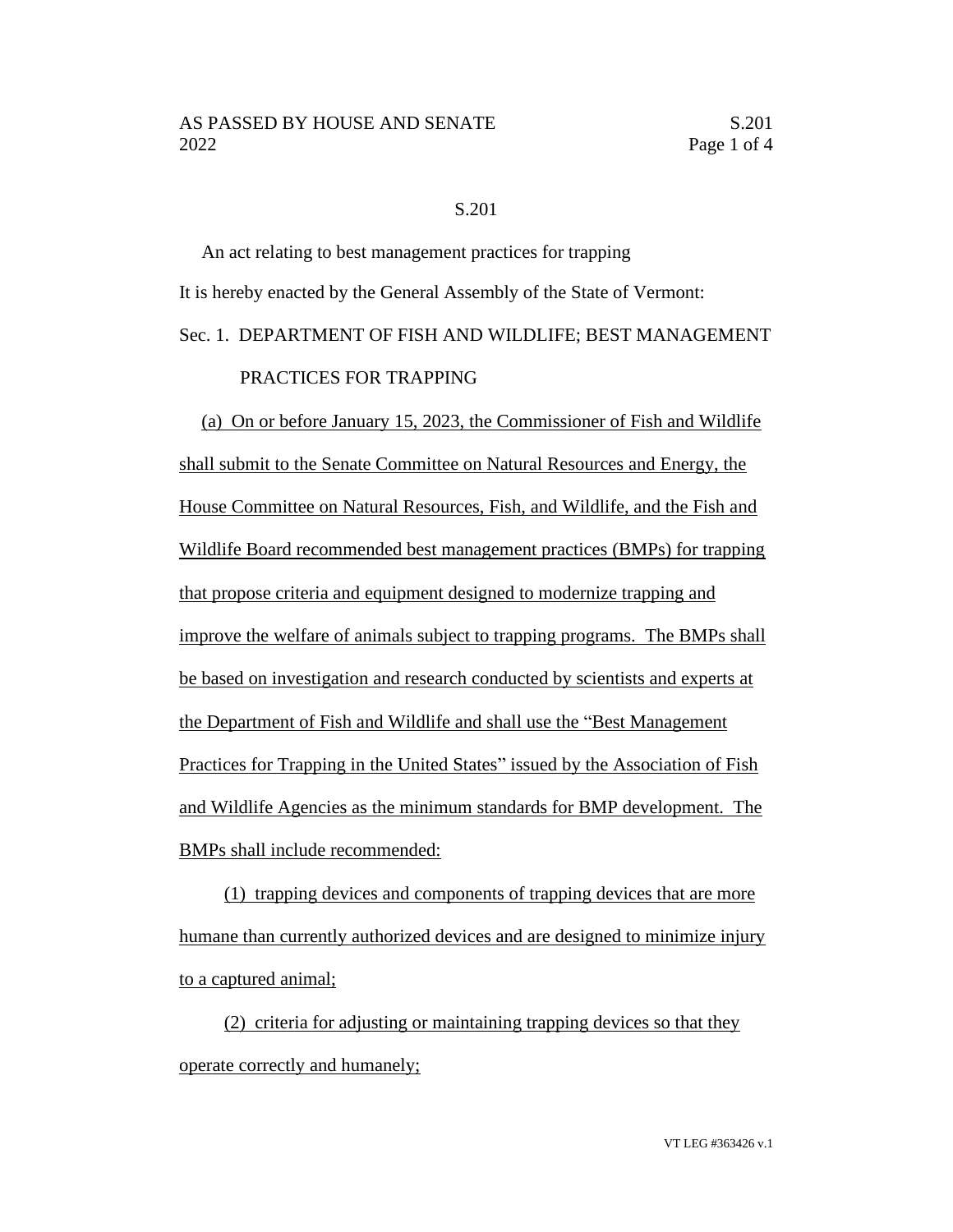(3) trapping techniques, including the appropriate size and type of a trap for target animals, use of lures or other attractants, trap safety, and methods to avoid nontarget animals;

(4) requirements for the location of traps, including the placing of traps for purposes other than nuisance trapping at a safe distance, from public trails, class 4 roads, playgrounds, parks, and other public locations where persons may reasonably be expected to recreate;

(5) criteria for when and how live, captured animals should be released or dispatched; and

(6) revisions to trapper education materials and instructions that incorporate the recommendations or requirements set forth in subdivisions (1)– (5) of this subsection.

(b) The report required under subsection (a) of this section shall include a recommendation from the Commissioner of Fish and Wildlife for funding the replacement of currently authorized trapping devices with trapping devices that are compliant with the recommended BMPs. The Commissioner's recommendation shall include alternatives financed with public funding, private funding, or some combination of public and private funding.

(c) In developing the BMPs required under subsection (a) of this section, the Commissioner shall provide an opportunity for public review and comment and shall hold at least one public hearing regarding the proposed BMPs.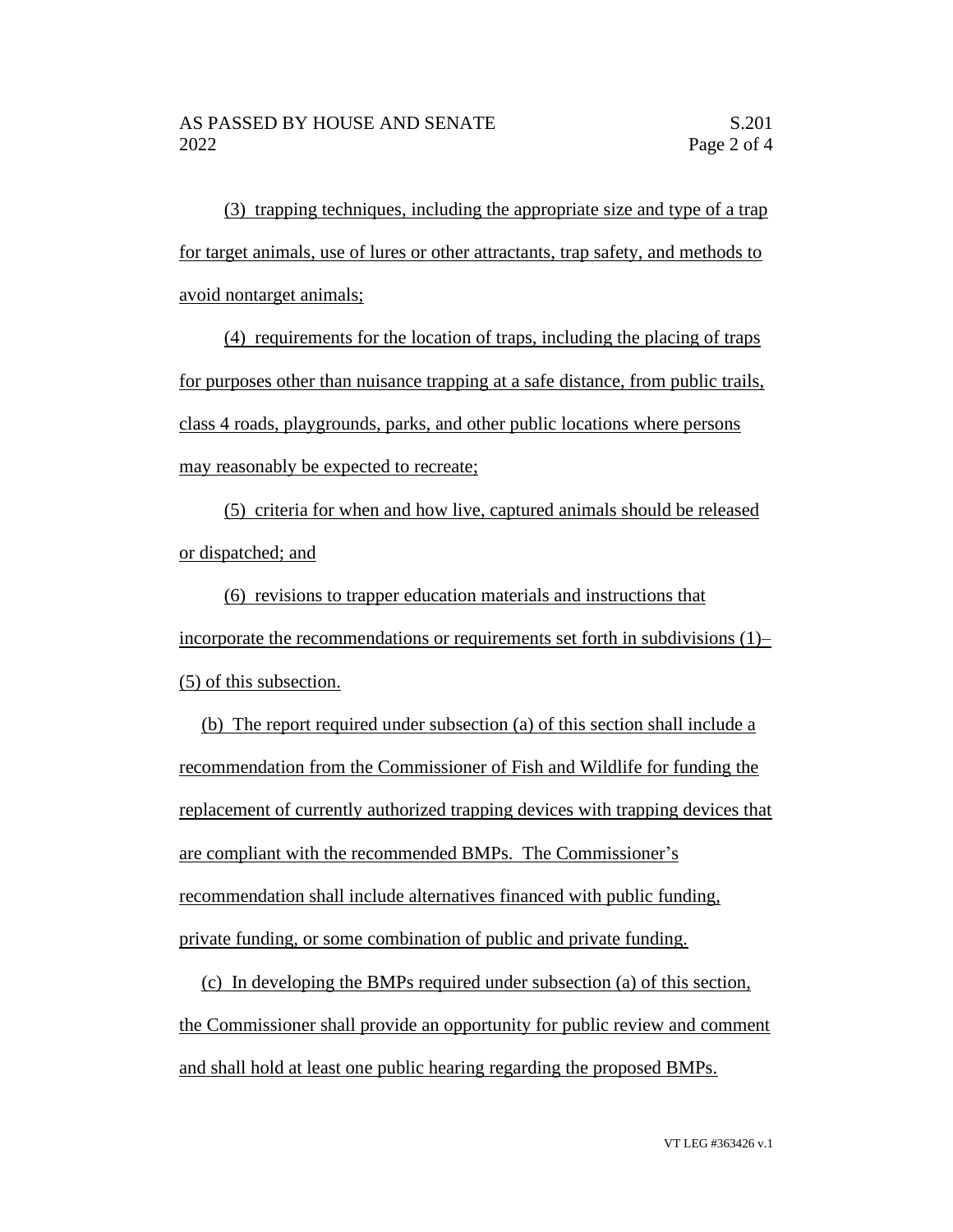(d) As used in this section, "trapping" means to take or attempt to take furbearing animals with traps, including the dispatching of lawfully trapped furbearing animals.

Sec. 2. 10 V.S.A. § 4861 is amended to read:

## § 4861. FUR-BEARING ANIMALS,; TAKING,; POSSESSION

(a) Fur-bearing animals shall not be taken except in accordance with the provisions of this part, and of rules of the Board. The fur or skins of furbearing animals may be possessed at any time unless otherwise provided by this part, rules of the Board, or orders of the Commissioner.

(b) On or before January 1, 2024, the Fish and Wildlife Board shall revise the rules regulating the trapping of fur-bearing animals in the State. The revised rules shall be at least as stringent as best management practices for trapping recommended by the Department of Fish and Wildlife to the General Assembly.

(c) On or before January 1, 2024 and annually thereafter, the Commissioner of Fish and Wildlife shall submit in writing to the House Committee on Natural Resources, Fish, and Wildlife and the Senate Committee on Natural Resources and Energy information regarding the species and number of nontarget animals killed or injured by trapping in the preceding calendar year.